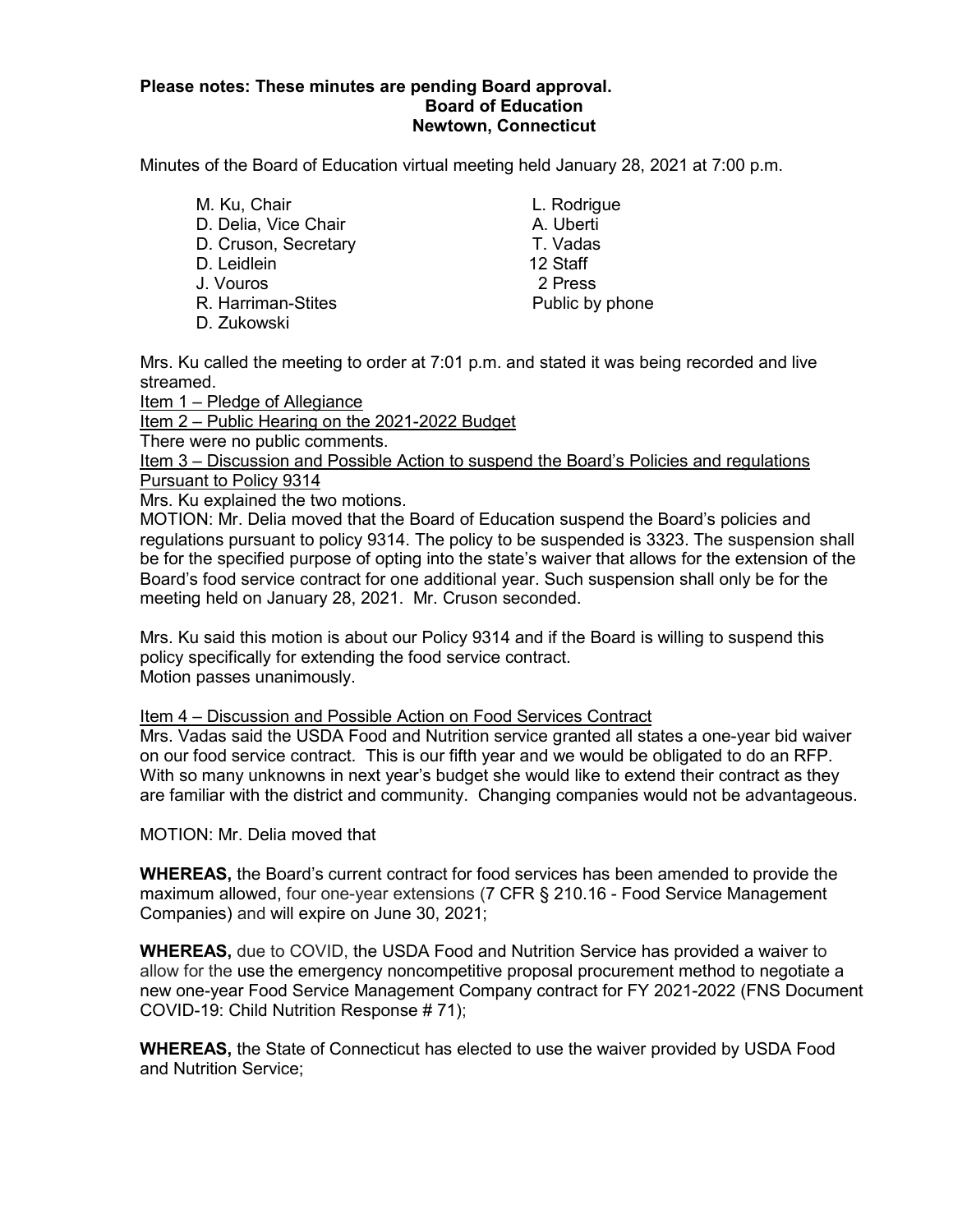**WHEREAS,** due to COVID, food vendor walk-throughs for the RFP process would be challenging under the current conditions;

**WHEREAS,** Newtown Public Schools Business Director has recommended extending the contract with the Board's current Food Service Management Company;

**BE IT RESOLVED**, that the Board authorize the Superintendent or her designee to notify the state of the intent to use the waiver allowing for a one year extension on the current food service contract with Whitsons New England, Inc.;

**FURTHER RESOLVED**, that the Superintendent or her designee be authorized to negotiate a potential one-year extension of the Food Service Management Company contract for Board review and approval.

#### Mr. Cruson seconded.

Mrs. Ku said we are not approving the extension at this point, just directing the Superintendent to negotiate this extension.

Mr. Delia was in support of this motion and wanted to be sure we aren't approving the contract but the negotiation of the contract which will come to us for approval.

Mrs. Vadas said we are a few weeks behind and considering it's a four to five month process we would have to get started on the RFP right away. This would also give Whitsons time to put a budget together for next year.

Motion passes unanimously.

#### Item 5 – Budget Discussion

Dr. Rodrigue thanked her leadership team and central office staff in putting this budget together which reflects a balance between typical requests and annual obligations. We have a new middle school schedule with some new courses. We moved our funding for social workers and school psychologists, the addition of behavior interventionists, reading and math supports, additional special education teachers and the Diversity and Equity Compliance Officer. We continue to include curriculum projects and new textbooks and staff development related to next generation science, a new K-5 math program, and diversity. These are the hallmarks of next year's budget. There are still a few unknowns but we will have further support from the NOVO and BOCA grants. Yesterday we received news the ESSER funds will be higher than double than received before. She thanked the Board for their support.

Mrs. Harriman-Stites asked about the equity audit on the curriculum and the new person coming in to work with the district in that area and if we can extend their contract. There is a lot of desire to do this audit.

Dr. Rodrigue has reached out to other districts about the potential cost for the audit. Re Center would be interested in staying on another year and could help with the curriculum to work with Mrs. Uberti and Dr. Purcaro. We are currently paying \$35,000 and she assumes some of the work would be on curriculum if we extend it another year.

Mrs. Uberti said there is some work already going on but you have to create a plan. The teachers are also asking for training in handling difficult situations especially regarding what is happening in the country. The equity audit should be in our long range plan. She agrees with continuing the relationship with Re Center. We are in the process of developing a student advisory council for students in grades 8 through 12. This will be a facilitated conversation by those involved in delivering the curriculum.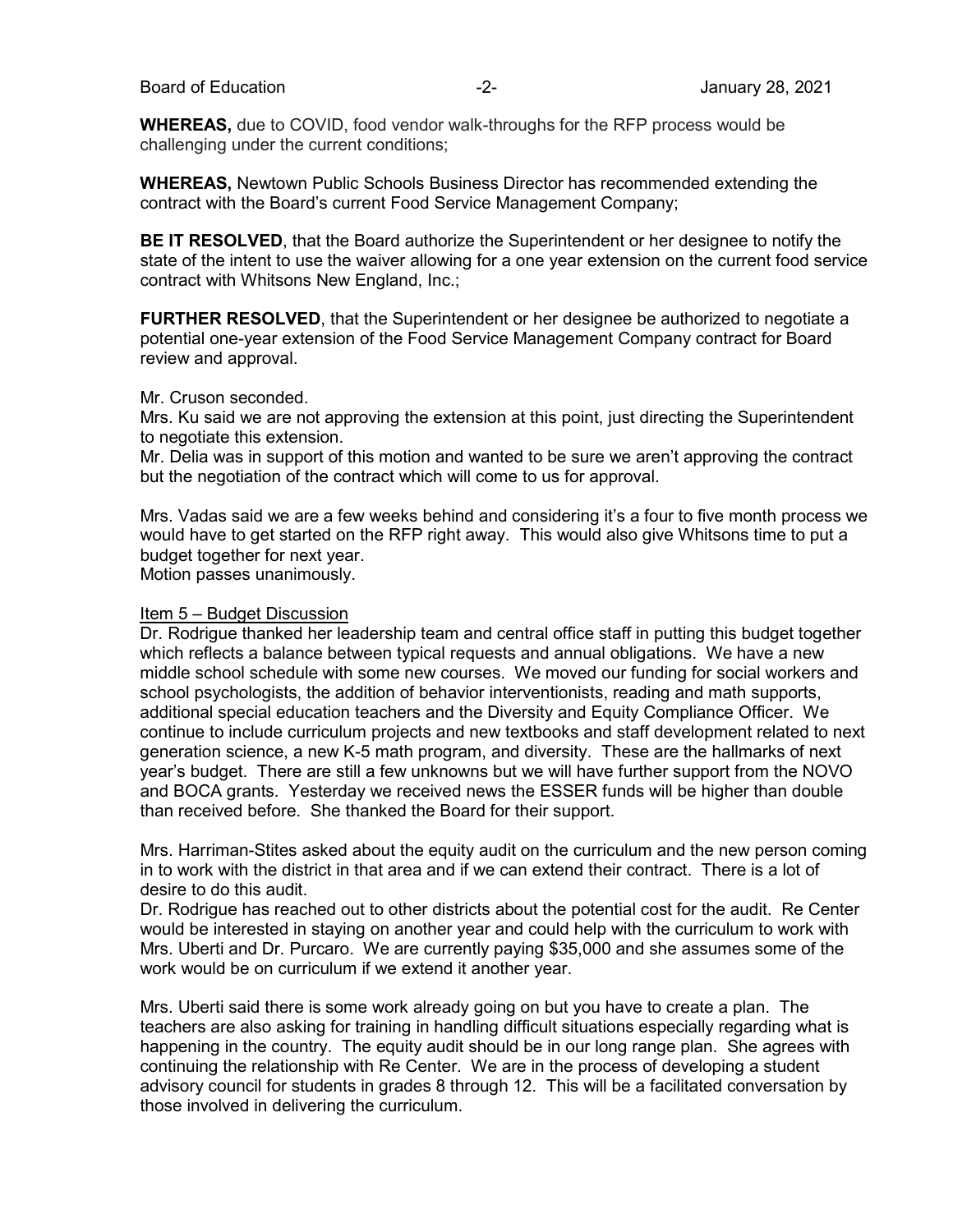Board of Education **-3-** Figure 28, 2021

Mr. Vouros asked for an update to the conversation we had regarding the new middle school schedule in the areas of project challenge, project adventure, and the intended courses that are being designed for the students so we know what that schedule is going to look like and what direction it's going in and if it requires any more money.

Mrs. Uberti said there is no additional funding needed in the budget. The time students will be engaged in project challenge is being addressed. Those students will attend on a fixed day schedule and will miss some schedules on a rotating basis like at Reed. Regarding the new courses, she doesn't anticipate any additional expenditure. We don't know what the courses will be yet and will do a student survey to get a student voice. We want to fill a need and offer what the students want to take.

Mr. Vouros wants to make sure project adventure at the middle school will be the same model as at Reed where it will stand alone in the schedule.

Ms. Zukowski asked that regarding summer school and the need for students to participate if more funds will be needed for it to run.

Mrs. Uberti spoke to Mr. Einhorn and Dr. Longobucco about this. It's hard to know what will be needed for those students. Last year it didn't impact the continuing education budget when we knew what we needed for students who needed to be supported over the summer. Most students who are failing are not doing the work. We connected them with an adult who checked in with them to help organize their work. We will do the same this year.

Mrs. Ku asked if there was a cost for students who need credit recovery.

Mrs. Uberti said there was a cost for students.

Ms. Zukowski asked if it was possible to get an estimate of how much she paid for certified or non-certified staff for Tuesday night. She noted also that the total amount we pay on special education is in the budget plus the out-of-district tuition we receive.

Mrs. Vadas stated that was an expenditure offset and included in the transition program. Dr. Rodrigue said it was there to support the program.

Ms. Zukowski said it would be interesting to know what that offset was in special education. On page 128 the contingency line still shows the \$100,000. We talked about the five-year average and asked if that should be hiked up to the five-year average or take off the part of that bullet. She wants the report to be stricken from page 7 with everything we are dealing with.

Mr. Cruson noted we voted on the bullet on page 7 before the budget was made. We don't need to amend it to strike a part of one of those bullets. There is a valid discussion on amending the budget to meet that goal.

Mrs. Ku said we should be fully funding that special education line. The motion when we added that to our goals was a good one.

Ms. Zukowski state we could plan on putting in some surplus at the end of the year into the nonlapsing account over and above the \$100,000.

Mr. Delia was very alarmed with students not being engaged virtually. What will be our need next year to help students catch up?

Dr. Longobucco said we are adequately staffed in this area. We are not doing home visits so it's hard to connect with many of the students. It's not a staffing issue. Now with more students back it's starting to fix itself.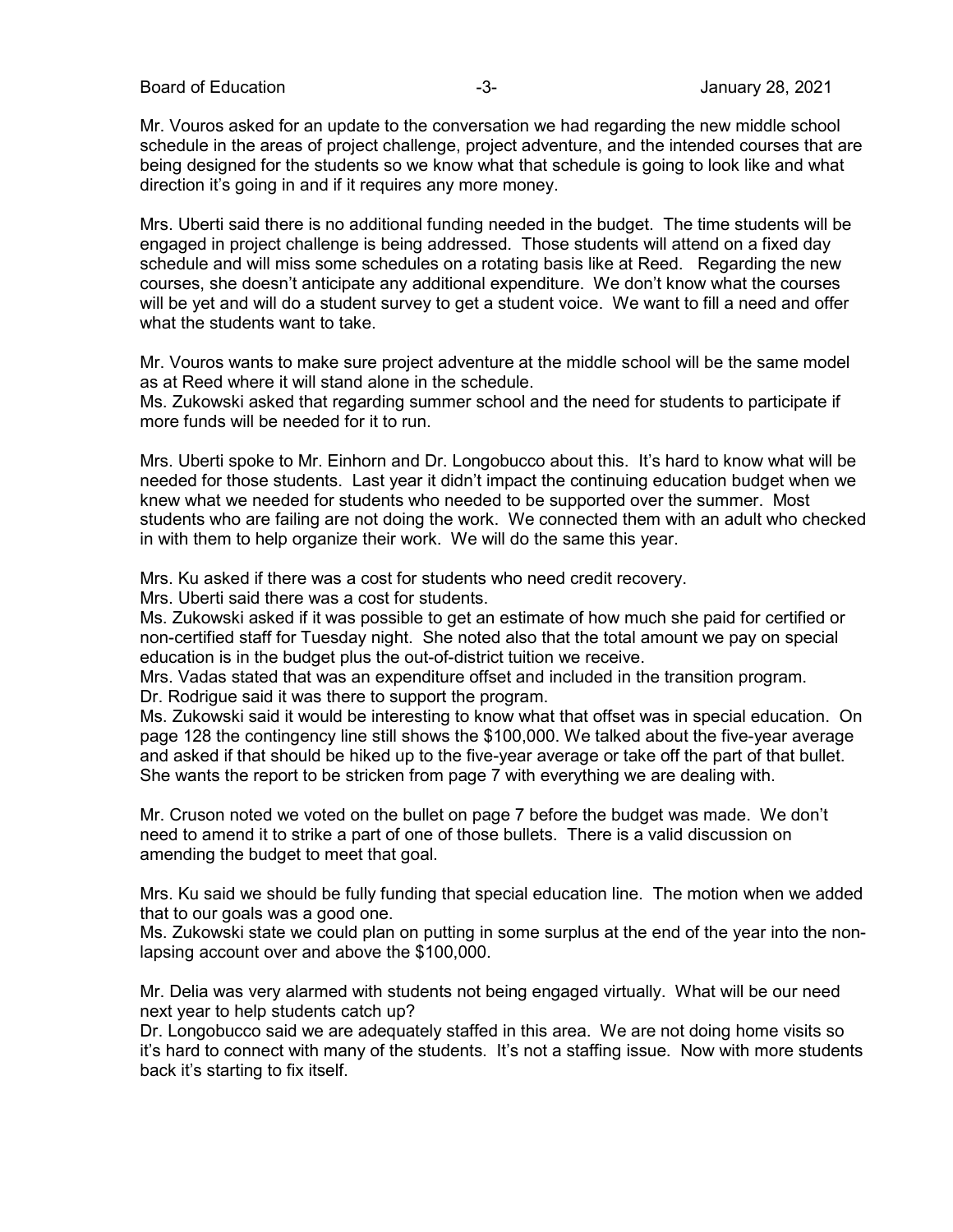Mr. Delia asked if we were anticipating more of a need at the student level. A lot are not engaged and we will need more counselors or social works when they return to school. Dr. Longobucco stated we won't need more than we have now.

Mr. Delia referred to enrollment being a concern because we are using the study before Covid happened which shows significant increase in certain populations and what would happen if we hire teachers and the enrollment doesn't go up.

Dr. Rodrigue has looked at Prowda's predictions for this year which were pretty much right on target. This kind of things happens even without Covid. If it's a wash in a certain grade level or plus or minus in another grade we will utilize a staff member in another area. We see that happening here. We added a plus one at Hawley, Sandy Hook, and Head O'Meadow. Middle Gate was plus one and minus so it was a wash. We looked at problem areas by grade and go through this every year. We look at the predictions but it was much harder this year because we had students pulled out of school for a year. With the challenges this year we also have the retirement package and attrition. We don't do scheduling until after the budget is in place. She feels these figures are accurate in a year of uncertainty. The biggest concern she has is the mobility which will be a factor but feels confident we did our due diligence with the predictions.

Mr. Delia asked the timing of hiring if the Board approves these new hires.

Dr. Rodrigue said we wait until the budget is approved to fill new positions.

Ms. Zukowski agreed with Mr. Delia but felt more comfortable after receiving information from a real estate agent. If you look from last December to this past December we are running 150 single family houses higher in pending sales. She is more confident we will have more students than we anticipate.

Mrs. Ku feels the Prowda projections are more accurate.

Dr. Rodrigue said that in discussions with area superintendents Prowda has been extremely accurate.

Mr. Moretti noted that he is supposed to add a fourth kindergarten section at Hawley. By the time the budget passes and if we are significantly lower than the projections he will notify Dr. Rodrigue and then monitor it. That position may be needed at another school if not in his.

Mr. Delia said his concerns are not just at the elementary level. They also predicted high school would go down. He wants to make sure we are best prepared to serve every student in all grades.

Mrs. Leidlein said it was important to make data-driven decisions. There have been teachers hired and moved within their grade level. If there is a need in an area it is normally offset by a need in another area. She trusted the data regarding staffing and the dollar amounts. We need to take a lot of things into consideration like reassignments and moving. She was comfortable with the process.

Ms. Zukowski asked if we don't have as many in the elementary schools and find we are short a teacher in the high school if we would be able to use that money to hire for the high school. Mrs. Vadas said we could hire for any school with those funds.

Mr. Delia said when he joined the Board they chose not to use the paid for company predictions and use our own internal numbers so he is skeptical of this report.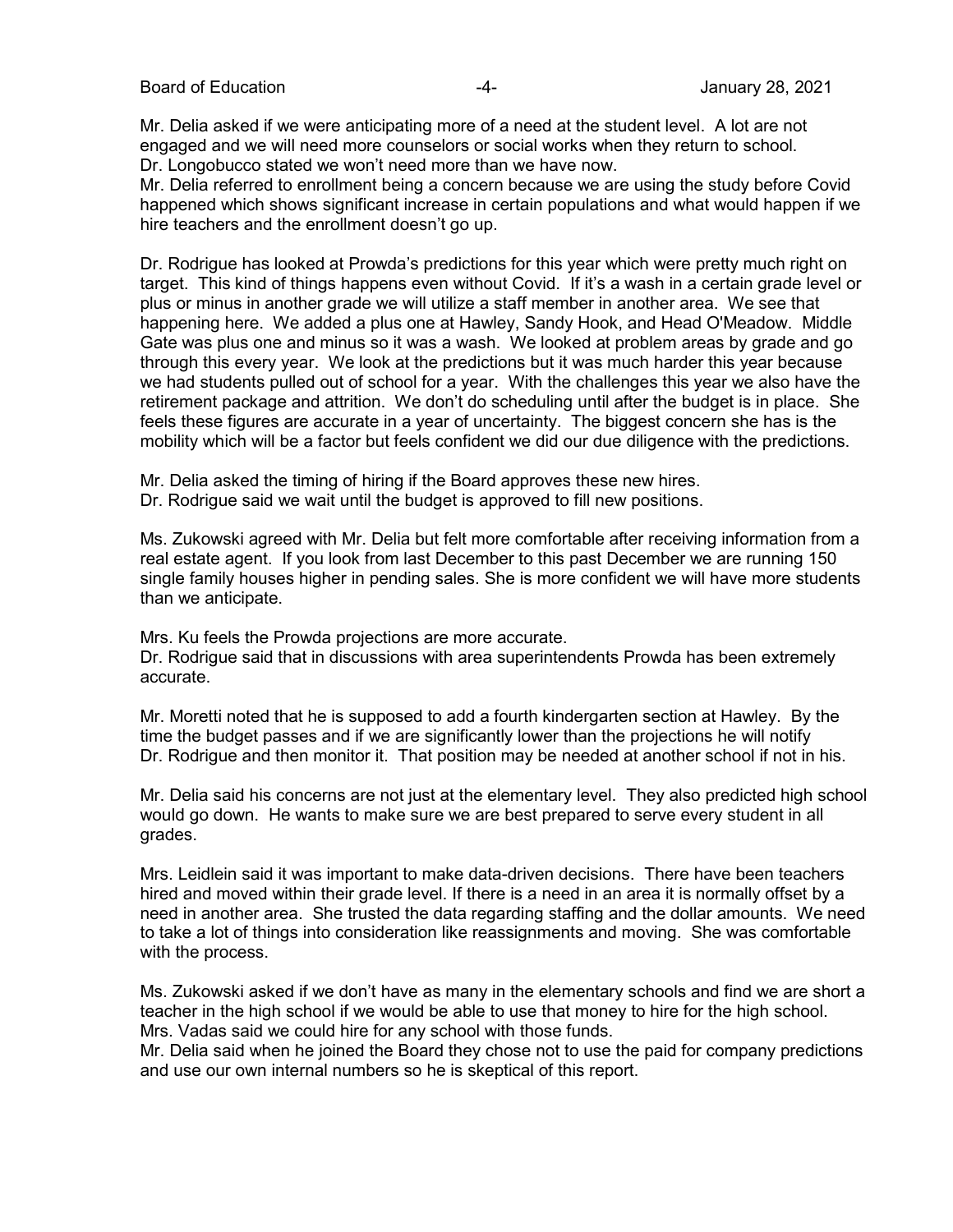Mrs. Vadas said at that time we used Milone and MacBroom which was an outdated study. We had the Prowda study the following year.

Dr. Longobucco appreciates Mr. Delia's and Ms. Zukowski's concerns but a six student change is different in the high school from an elementary school. It's much easier at the high school. The numbers are not that concerning for her at the high school.

Mr. Delia asked Mr. Gerbert the cost of painting a classroom and how he would prioritize doing that job.

Mr. Gerbert said the principals give us requests but a lot of it comes down to custodians recognizing needs through inspections and taking feedback.

Mr. Delia asked for the cost by the next meeting.

#### Item 6 – Public Participation

MOTION: Mrs. Leidlein moved to adjourn. Mr. Cruson seconded. Motion passes unanimously.

Item 7 – Adjournment The meeting adjourned at 8:23 p.m.

Respectfully submitted:

 $\overline{\phantom{a}}$  , which is a set of the set of the set of the set of the set of the set of the set of the set of the set of the set of the set of the set of the set of the set of the set of the set of the set of the set of th Daniel J. Cruson, Jr. **Secretary**